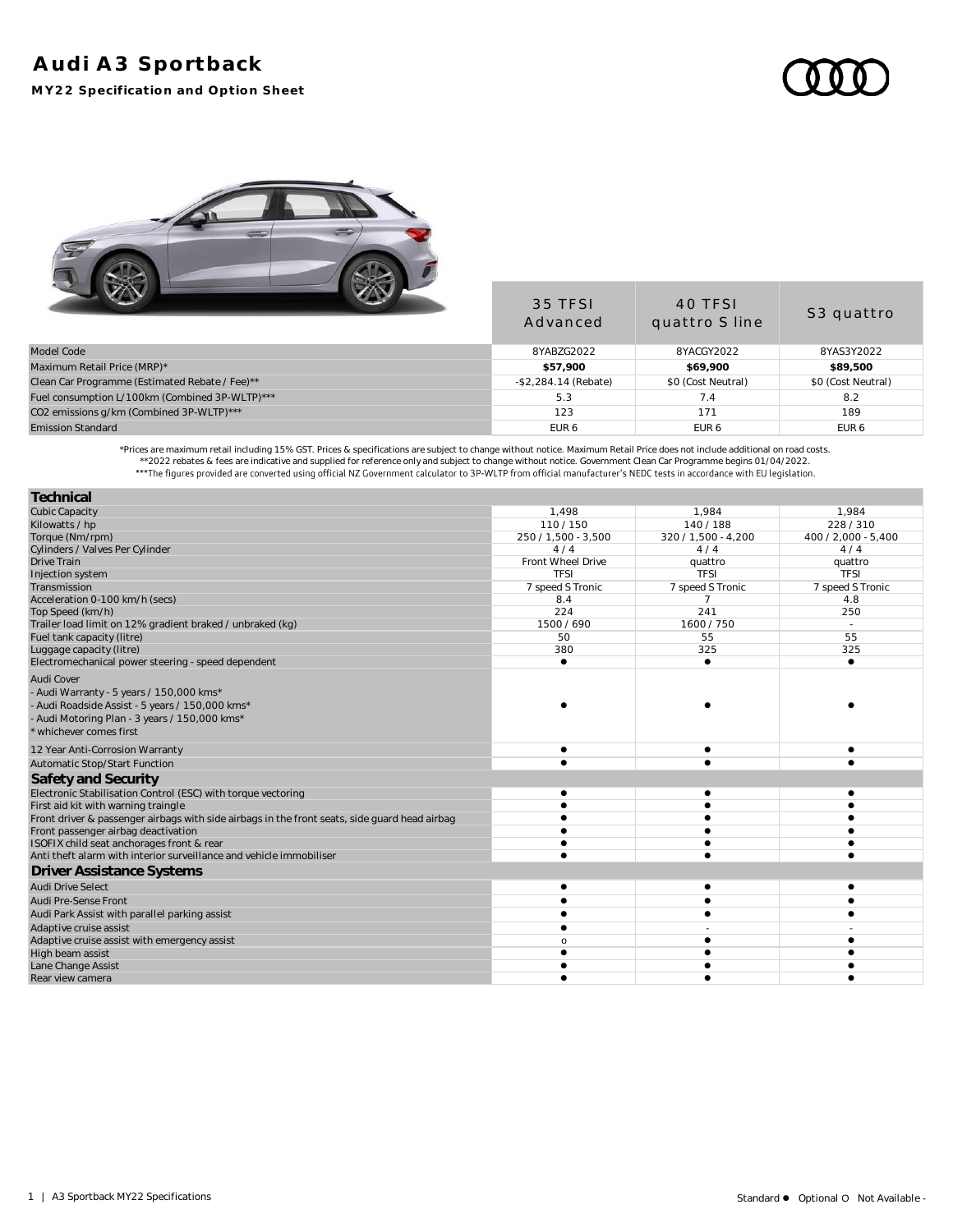

| المسالة                                                                                                                                                                                                                                                                                                                                                                                                                                                                                                                                                                                                                                                                                                                                                                   | 35 TFSI                                              | 40 TFSI                                      |                                                         |
|---------------------------------------------------------------------------------------------------------------------------------------------------------------------------------------------------------------------------------------------------------------------------------------------------------------------------------------------------------------------------------------------------------------------------------------------------------------------------------------------------------------------------------------------------------------------------------------------------------------------------------------------------------------------------------------------------------------------------------------------------------------------------|------------------------------------------------------|----------------------------------------------|---------------------------------------------------------|
|                                                                                                                                                                                                                                                                                                                                                                                                                                                                                                                                                                                                                                                                                                                                                                           | Advanced                                             | quattro S line                               | S3 quattro                                              |
| Model Code                                                                                                                                                                                                                                                                                                                                                                                                                                                                                                                                                                                                                                                                                                                                                                | 8YABZG2022                                           | 8YACGY2022                                   | 8YAS3Y2022                                              |
| Maximum Retail Price (MRP)*                                                                                                                                                                                                                                                                                                                                                                                                                                                                                                                                                                                                                                                                                                                                               | \$57,900                                             | \$69,900                                     | \$89,500                                                |
| Exterior                                                                                                                                                                                                                                                                                                                                                                                                                                                                                                                                                                                                                                                                                                                                                                  |                                                      |                                              |                                                         |
| Alloy Wheels                                                                                                                                                                                                                                                                                                                                                                                                                                                                                                                                                                                                                                                                                                                                                              | 17" alloy wheels in<br>5-parallel spoke design (CL9) | 18" 5 spoke Y-design,<br>Graphite Grey (U53) | 19" alloy wheels in<br>5 double spoke S-design<br>(U80) |
| Tyres                                                                                                                                                                                                                                                                                                                                                                                                                                                                                                                                                                                                                                                                                                                                                                     | 225/45 17                                            | 225/40 18                                    | 235/35 19                                               |
| Space saving spare wheel                                                                                                                                                                                                                                                                                                                                                                                                                                                                                                                                                                                                                                                                                                                                                  | $\bullet$                                            | $\bullet$                                    | $\bullet$                                               |
| Suspension                                                                                                                                                                                                                                                                                                                                                                                                                                                                                                                                                                                                                                                                                                                                                                | Standard (1JA)                                       | Standard (1JA)                               | S Sports Suspension with<br>Damper Control (UB1)        |
| <b>Black window trims</b>                                                                                                                                                                                                                                                                                                                                                                                                                                                                                                                                                                                                                                                                                                                                                 | $\bullet$                                            | $\bullet$                                    | $\bullet$                                               |
| Privacy glass                                                                                                                                                                                                                                                                                                                                                                                                                                                                                                                                                                                                                                                                                                                                                             | $\mathsf{o}$                                         | $\mathsf{o}$                                 | $\bullet$                                               |
| Body coloured, heated, electrically adjustable exterior mirrors                                                                                                                                                                                                                                                                                                                                                                                                                                                                                                                                                                                                                                                                                                           | $\bullet$                                            | $\bullet$                                    |                                                         |
| Aluminium look, heated, electrically adjustable exterior mirrors with memory                                                                                                                                                                                                                                                                                                                                                                                                                                                                                                                                                                                                                                                                                              |                                                      |                                              | $\bullet$                                               |
| LED headlights and taillights                                                                                                                                                                                                                                                                                                                                                                                                                                                                                                                                                                                                                                                                                                                                             | $\bullet$                                            | ÷.                                           |                                                         |
| LED headlights and LED dynamic taillights                                                                                                                                                                                                                                                                                                                                                                                                                                                                                                                                                                                                                                                                                                                                 | $\circ$                                              | $\bullet$                                    | $\bullet$                                               |
| Slimline roof rails                                                                                                                                                                                                                                                                                                                                                                                                                                                                                                                                                                                                                                                                                                                                                       | Black (3S2)                                          | Black (3S2)                                  | Aluminium (3S1)                                         |
| Electric tail gate with convenience opening                                                                                                                                                                                                                                                                                                                                                                                                                                                                                                                                                                                                                                                                                                                               | $\circ$                                              | $\bullet$                                    | ٠                                                       |
| Seats and Upholstery                                                                                                                                                                                                                                                                                                                                                                                                                                                                                                                                                                                                                                                                                                                                                      |                                                      |                                              |                                                         |
| Electric front seats, memory function for driver's seat                                                                                                                                                                                                                                                                                                                                                                                                                                                                                                                                                                                                                                                                                                                   | $\overline{\phantom{a}}$                             | $\mathsf{o}$                                 | $\bullet$                                               |
| Interior trim                                                                                                                                                                                                                                                                                                                                                                                                                                                                                                                                                                                                                                                                                                                                                             | Index Cloth (N7B)                                    | Index Cloth (N7B)                            | Nappa Leather (N4X)                                     |
| Seating, front                                                                                                                                                                                                                                                                                                                                                                                                                                                                                                                                                                                                                                                                                                                                                            | Standard                                             | Standard                                     | Sports                                                  |
| Heating for front seats                                                                                                                                                                                                                                                                                                                                                                                                                                                                                                                                                                                                                                                                                                                                                   | $\mathsf{o}\,$                                       | $\mathsf{o}$                                 | $\bullet$                                               |
| 4-way Lumbar support for front seats                                                                                                                                                                                                                                                                                                                                                                                                                                                                                                                                                                                                                                                                                                                                      | $\circ$                                              | $\circ$                                      | $\bullet$                                               |
| Interior                                                                                                                                                                                                                                                                                                                                                                                                                                                                                                                                                                                                                                                                                                                                                                  |                                                      |                                              |                                                         |
| Audi Connect<br>Audi Connect Data Module (IV1)<br>- Audi Connect Enabler<br>- Audi Connect SIM<br>- WiFi Hotspot (excl. data)<br>Audi connect Navigation and infotainment plus (3 years) (IT3).<br>- Online search for navigation destinations<br>- Detailed Point of Interest display<br>- Online traffic information<br>- Online parking information<br>- Weather information<br>- myAudi Navigation<br>- Navigation with Google Earth<br>- Map update online<br>Safety & Service (10 years) (IW3)<br>- Audi Service Request<br>- Audi Roadside Assistant<br>- Emergency Call<br>Security & Convenience (3 years)<br>- Vehicle Status Report<br>- Car Finder<br>- Theft Alarm Notification<br>- Remote Lock / Unlock<br>- Remote Horn & Light<br>Conforming Spood Alort |                                                      |                                              |                                                         |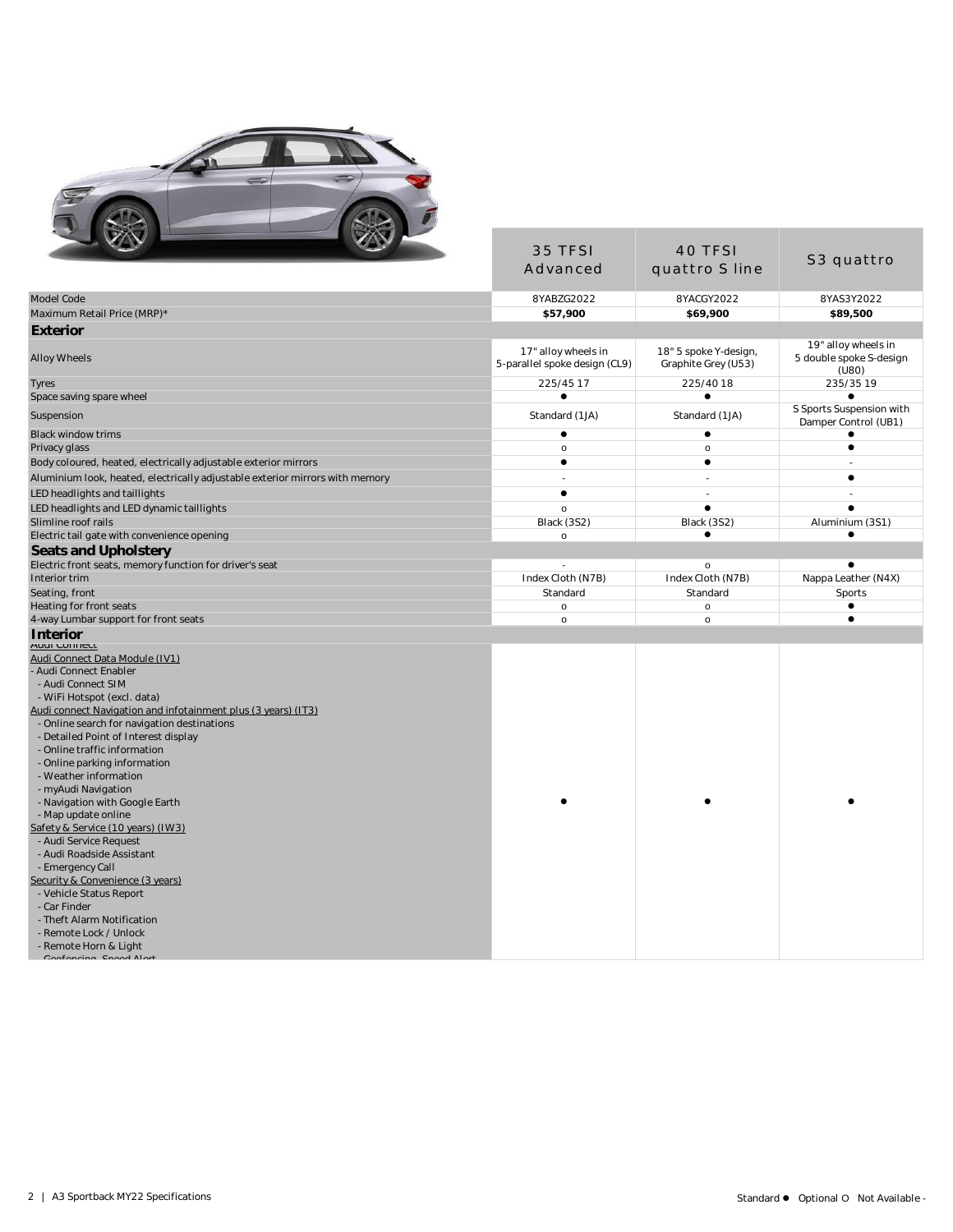

| <b>Service</b>                                                                                                | 35 TFSI                   | 40 TFSI                |                          |
|---------------------------------------------------------------------------------------------------------------|---------------------------|------------------------|--------------------------|
|                                                                                                               | Advanced                  | quattro S line         | S3 quattro               |
| Model Code                                                                                                    | 8YABZG2022                | 8YACGY2022             | 8YAS3Y2022               |
| Maximum Retail Price (MRP)*                                                                                   | \$57,900                  | \$69,900               | \$89,500                 |
| Audi Smartphone Interface including AUX-IN and 2 USB ports                                                    | $\bullet$                 |                        | $\bullet$                |
| Automatic climate control - two zone                                                                          | $\bullet$                 | $\bullet$              | $\bullet$                |
| Auto-dimming Interior Mirror                                                                                  | $\bullet$<br>$\bullet$    | $\bullet$<br>$\bullet$ | $\bullet$                |
| Ambient LED Interior lighting package                                                                         |                           | $\circ$                | $\bullet$                |
| Ambient Interior LED Lighting Package Plus<br>Bluetooth mobile phone preparation                              | $\mathsf{o}$<br>$\bullet$ | $\bullet$              | $\bullet$                |
| Front centre armrest                                                                                          | $\bullet$                 | $\bullet$              | $\bullet$                |
| Audi Drive Select with eco function                                                                           |                           |                        |                          |
| Electro-mechanical parking brake                                                                              |                           |                        |                          |
| Headlining                                                                                                    | <b>Titanium Grey</b>      | <b>Titanium Grey</b>   | <b>Black Fabric</b>      |
| Height and reach adjustable steering column                                                                   |                           |                        |                          |
| Interior inlays                                                                                               | Platinum Grey (5MA)       | Platinum Grey (5MA)    | Dark Aluminium (5TD)     |
| Leather 3 spoke multi-function steering wheel with paddles                                                    |                           |                        |                          |
| MMI Navigation Plus with Audi Virtual Cockpit                                                                 | $\bullet$                 | $\bullet$              | $\bullet$                |
| Audi Virtual Cockpit Plus 12.3" screen                                                                        | $\circ$                   | $\circ$                |                          |
| Comfort key - keyless entry and start                                                                         | $\bullet$                 |                        |                          |
| Luggage compartment lid with convenience opening                                                              | $\circ$                   | $\bullet$              |                          |
| Folding 40:60 rear seat                                                                                       | $\bullet$                 | $\bullet$              |                          |
| Split-folding 40:20:40 rear seat                                                                              | $\circ$                   | $\circ$                | $\bullet$                |
| <b>Exterior Options</b>                                                                                       |                           |                        |                          |
| 17" alloy wheels in multi-spoke design                                                                        | <b>NCO</b>                | $\sim$                 | $\sim$                   |
| 17" alloy wheels in 5-W-spoke design                                                                          | <b>NCO</b>                | $\blacksquare$         |                          |
| 18" alloy wheels in 5-arm dynamic design                                                                      | \$2,000                   | <b>NCO</b>             | $\overline{a}$           |
| 18" alloy wheels in 5-V-spoke design                                                                          | \$2,300                   | <b>NCO</b>             | $\overline{a}$           |
| 18" alloy wheels in 5-Y-spoke design, graphite grey                                                           | \$2,400                   |                        | $\overline{a}$           |
| 18" alloy wheels in 10-spoke star design, Audi Sport                                                          | \$3,400                   | \$1,000                |                          |
| 18" alloy wheels in 5-arm blade design, anthracite black, Audi Sport                                          | \$4,400                   | \$2,000                | $\overline{a}$           |
| 18" alloy wheels in 5-arm flag design, platinum grey, Audi Sport                                              | \$4,400                   | \$2,000                |                          |
| 19" alloy wheels in 5-arm trapezoid design, matt titanium grey, Audi Sport                                    | \$5,700                   | \$3,300                | \$2,300                  |
| 19" alloy wheels in 5-Y-spoke structure design, matt titanium grey, Audi Sport                                | \$5,700<br>\$5,800        | \$3,300<br>\$3,400     | \$2,300<br>\$2,400       |
| 19" alloy wheels in 5-twin spoke edge design, anthracite black, Audi Sport<br>Sports Suspension for 18"alloys | \$650                     | \$650                  | $\overline{\phantom{a}}$ |
| Sports Suspension 19" alloys                                                                                  | \$650                     | \$650                  | $\overline{\phantom{a}}$ |
| High Gloss styling package (forces aluminium roof rails)                                                      | \$500                     | \$500                  | \$500                    |
| Audi exclusive Black Optics styling package (forces black roof rails)                                         | \$1,500                   | \$1,500                | \$1,500                  |
| Panoramic glass roof                                                                                          | \$3,000                   | \$3,000                | \$3,000                  |
| Privacy glass                                                                                                 | \$1,000                   | \$1,000                | ٠                        |
| LED headlights and LED dynamic taillights                                                                     | \$2,500                   | $\bullet$              | $\bullet$                |
| Matrix LED Headlights and LED dynamic taillights                                                              | \$4,500                   | \$2,000                | \$2,000                  |
| Mirror housings carbon                                                                                        | \$1,800                   | \$1,800                | \$1,800                  |
| Mirror housings body coloured                                                                                 | $\bullet$                 | $\bullet$              | <b>NCO</b>               |
| Mirror housings black                                                                                         | \$300                     | \$300                  | \$300                    |
| Electric tail gate with convenience opening                                                                   | \$1,000                   | $\bullet$              | $\bullet$                |
|                                                                                                               |                           |                        |                          |